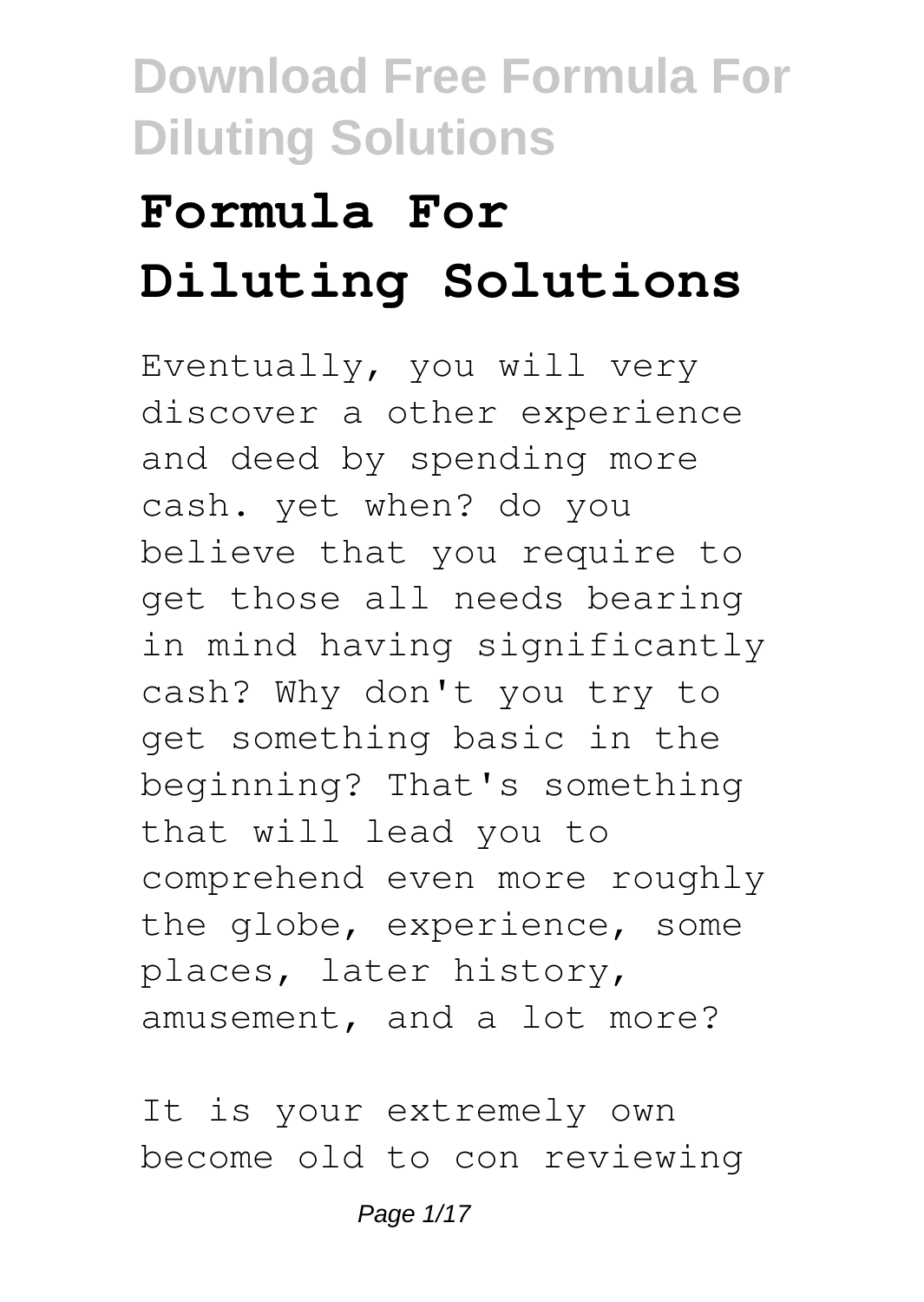habit. among guides you could enjoy now is **formula for diluting solutions** below.

Dilution Problems, Chemistry, Molarity \u0026 Concentration Examples, Formula \u0026 Equations *Dilution Problems - Chemistry Tutorial* How to Use the Dilution Equation Stock Solutions \u0026 Dilutions Molarity, Solution Stoichiometry and Dilution Problem *How to Dilute a Solution* Stock Solution Dilutions Dilution Calculation (Learn how to make any type of solution} The  $C1V1 = C2V2$ Equation Explained Preparing Page 2/17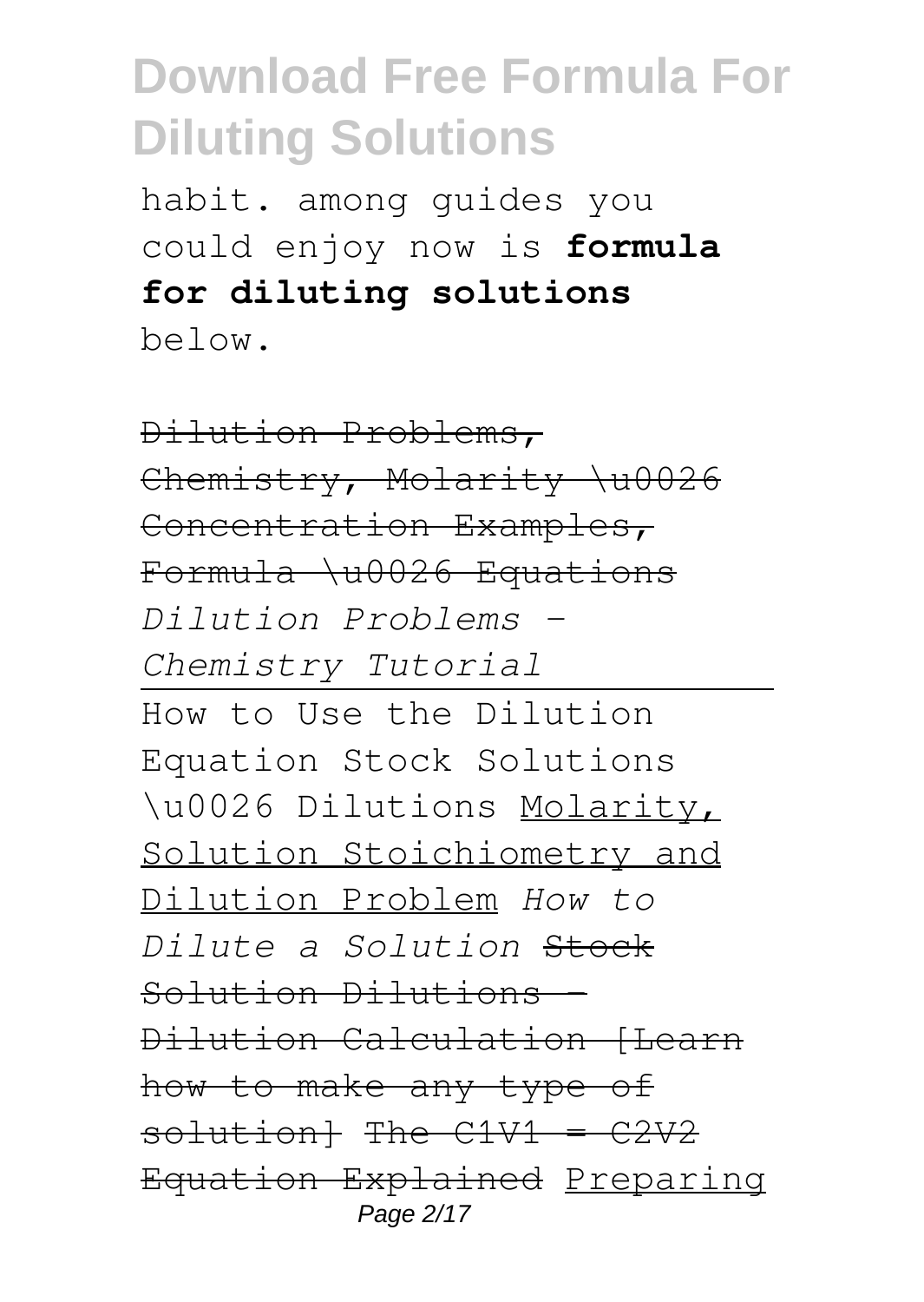Solutions - Part 3: Dilutions from stock solutions Preparing  $Solution - Part 1:$ Calculating Molar Concentrations Diluting Solutions <del>13. Concentration</del> of a Solution: Dilution Calculation (1) Dilution Series \u0026 Serial

Dilution

WCLN - Dilution Calculations - 1 - Chemistry Molarity Made Easy: How to Calculate Molarity and Make Solutions **Serial Dilutions of a Bacterial Culture** Percentage Concentration Calculations PCR Primer DesignSerial dilutions lesson How to Do Solution Stoichiometry Using Molarity as a Conversion Page 3/17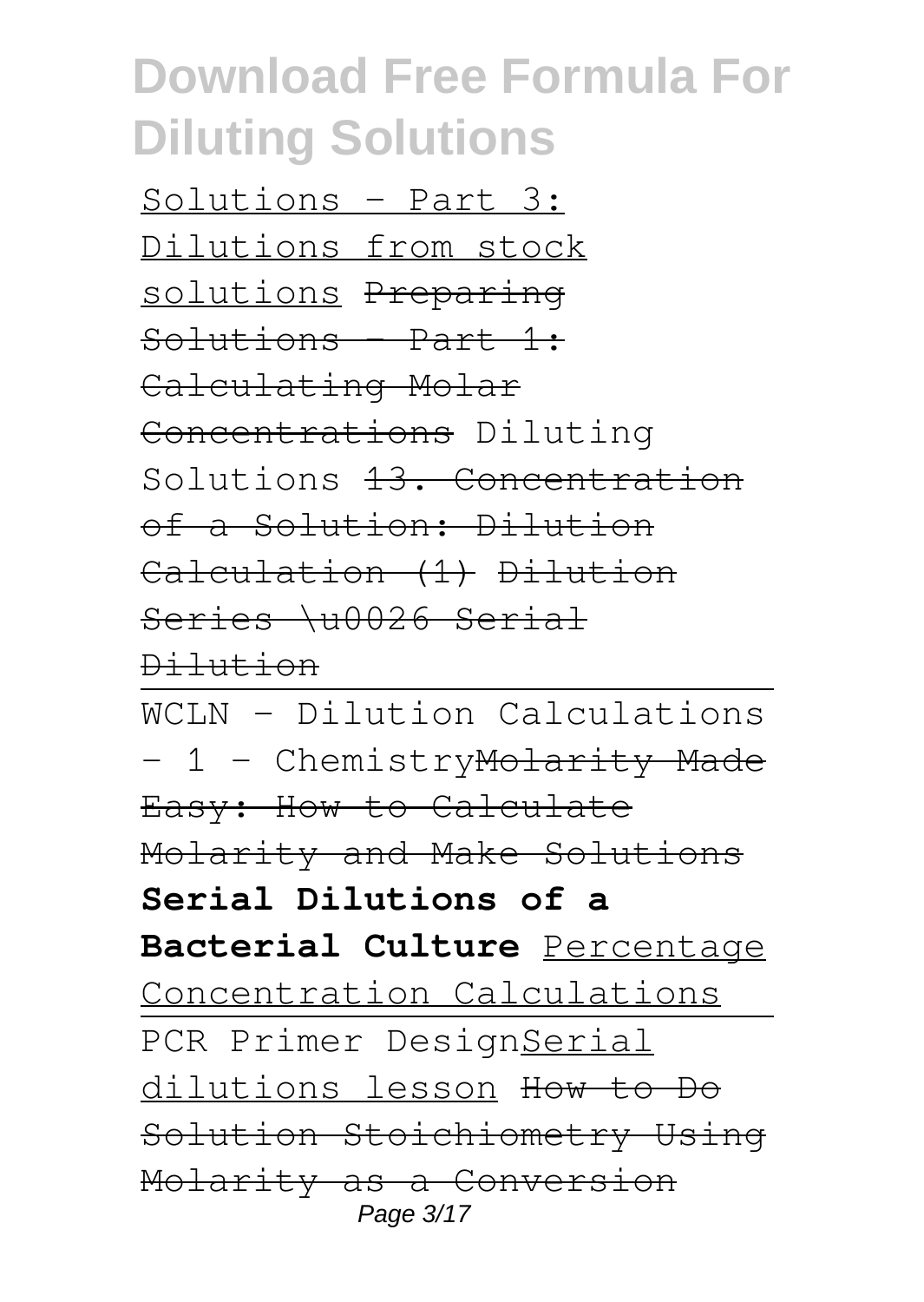Factor | How to Pass Chemistry How To Prepare a Dilute Acid Solution Making a 70% Ethanol solution Dilutions - Part 1 of 4 (Dilution Factor) Molarity and Dilution Diluting a Concentrated Solution Solution Dilution Molarity Practice Problems Solution Dilution *Formula and numerical of vant's hoffs dilute solution.* **Molarity Practice Problems Formula For Diluting Solutions** For diluting solutions in lab experiments, the formal formula for calculating a dilution is  $C_1 V_1 = C_2 V$ 2, where C 1 and C 2 Page 4/17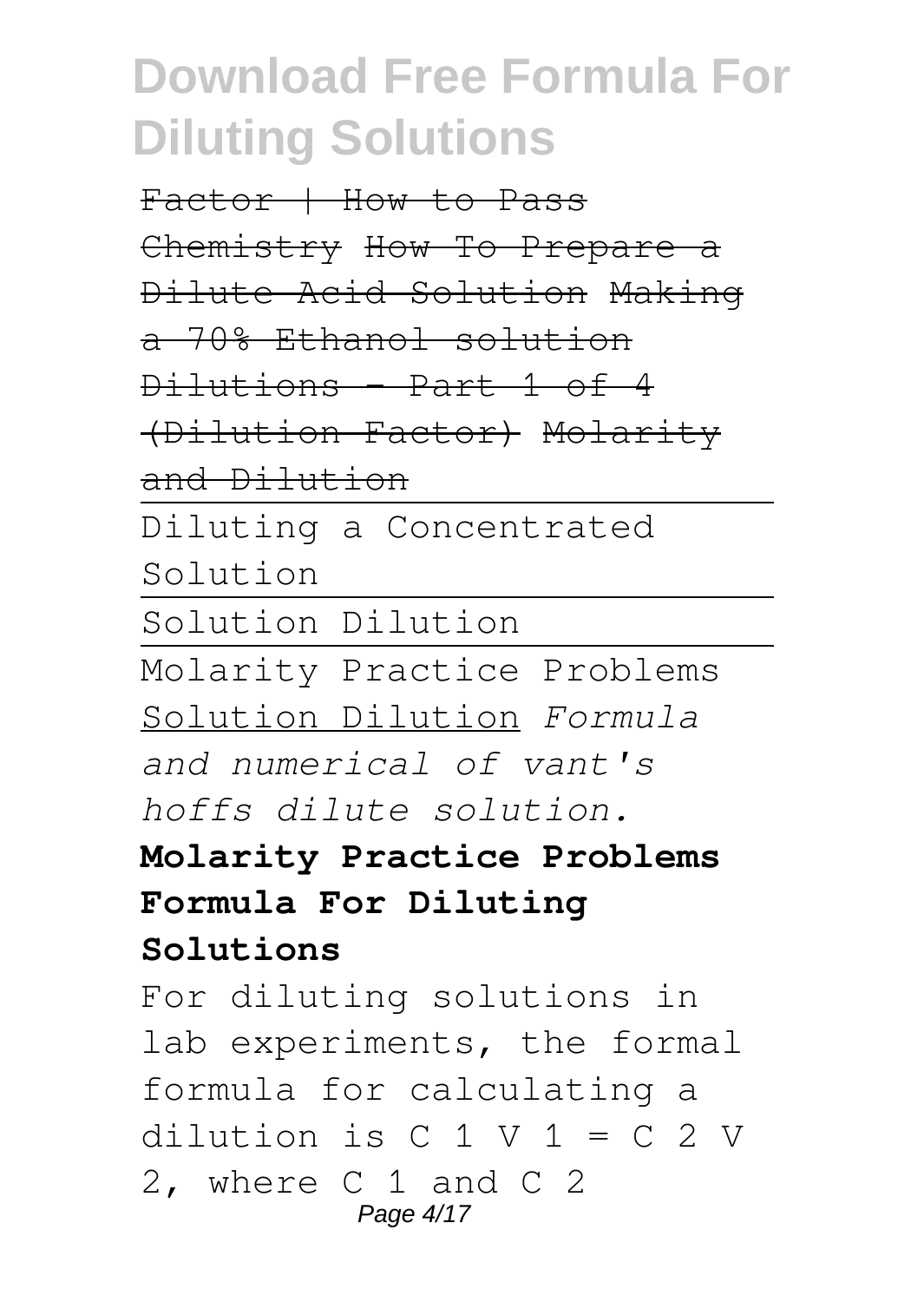represent the concentrations of the initial and final solutions, respectively, and V 1 and V 2 represent their volumes.

### **How to Dilute Solutions: 8 Steps (with Pictures) wikiHow**

This dilution formula is an simple equation which helps you to find the concentration (start & final) and volume (start & final) by knowing the values of any three among four. Formula:  $V$  2 = C 1 V 1 /C 2

### **Solution Dilution Formula - Easycalculation.com**

The dilute solution still has 10 grams of salt. To Page 5/17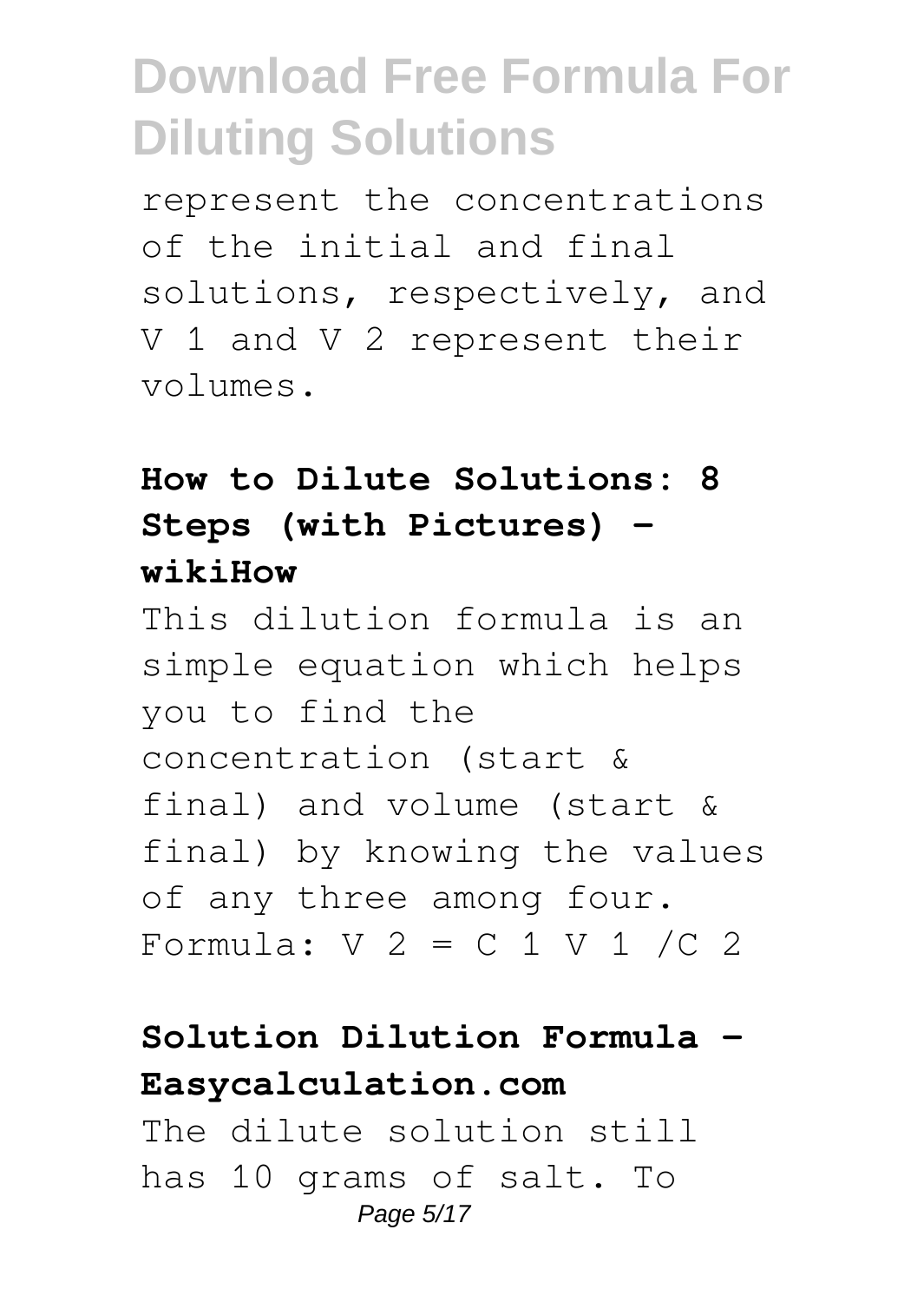prepare a fixed amount of dilute solution, we have a formula.  $C1V1 = C2V2$ . Where, V1 denotes the Volume of stock solution needed to make the new solution. V2 is the final volume of the solution. C1 = Concentration of stock solution. C2 = Final concentration of stock solution. Solved Examples. Example 1

### **Dilution formula | Concentration Units & Dilution**

Start by using the dilution equation,  $M 1 V 1 = M 2 V 2$ . The initial molarity, M 1, comes from the stock solution and is therefore 1.5 M. The final molarity is Page 6/17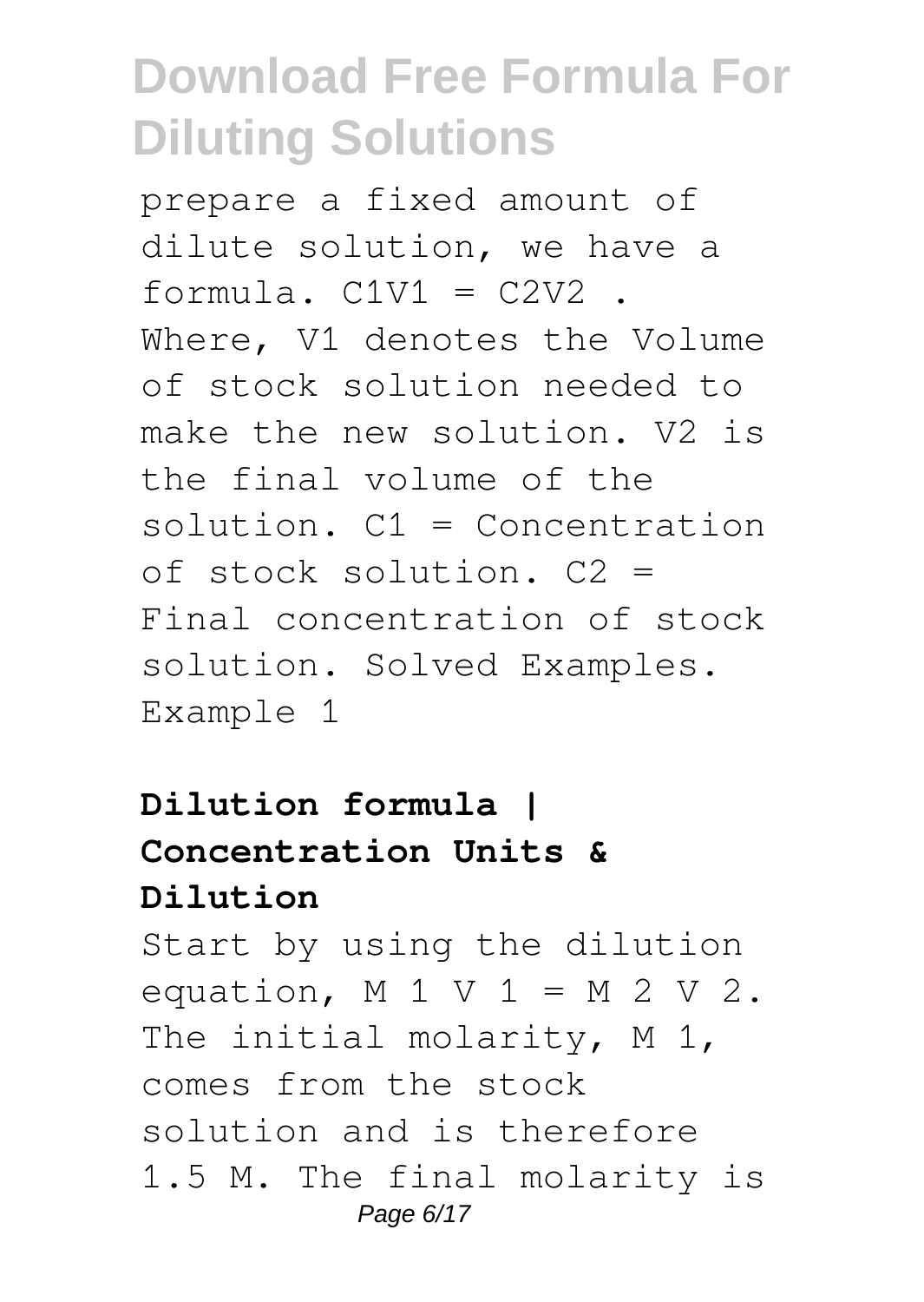the one you want in your final solution, which is 0.200 M. The final volume is the one you want for your final solution, 500. mL, which is equivalent to 0.500  $\mathsf{T}_{\mathsf{L}}$ .

### **How to Calculate Concentrations When Making Dilutions ...**

What is the formula to calculate dilution? The dilution of a solution is calculated using the following formula:  $c 1 V 1 =$ c  $2 \text{ V } 2$ . Where, c  $1 =$ initial concentration or molarity  $V$  2 = initial volume  $c$  1 = final concentration or molarity V 2 = final volume Page 7/17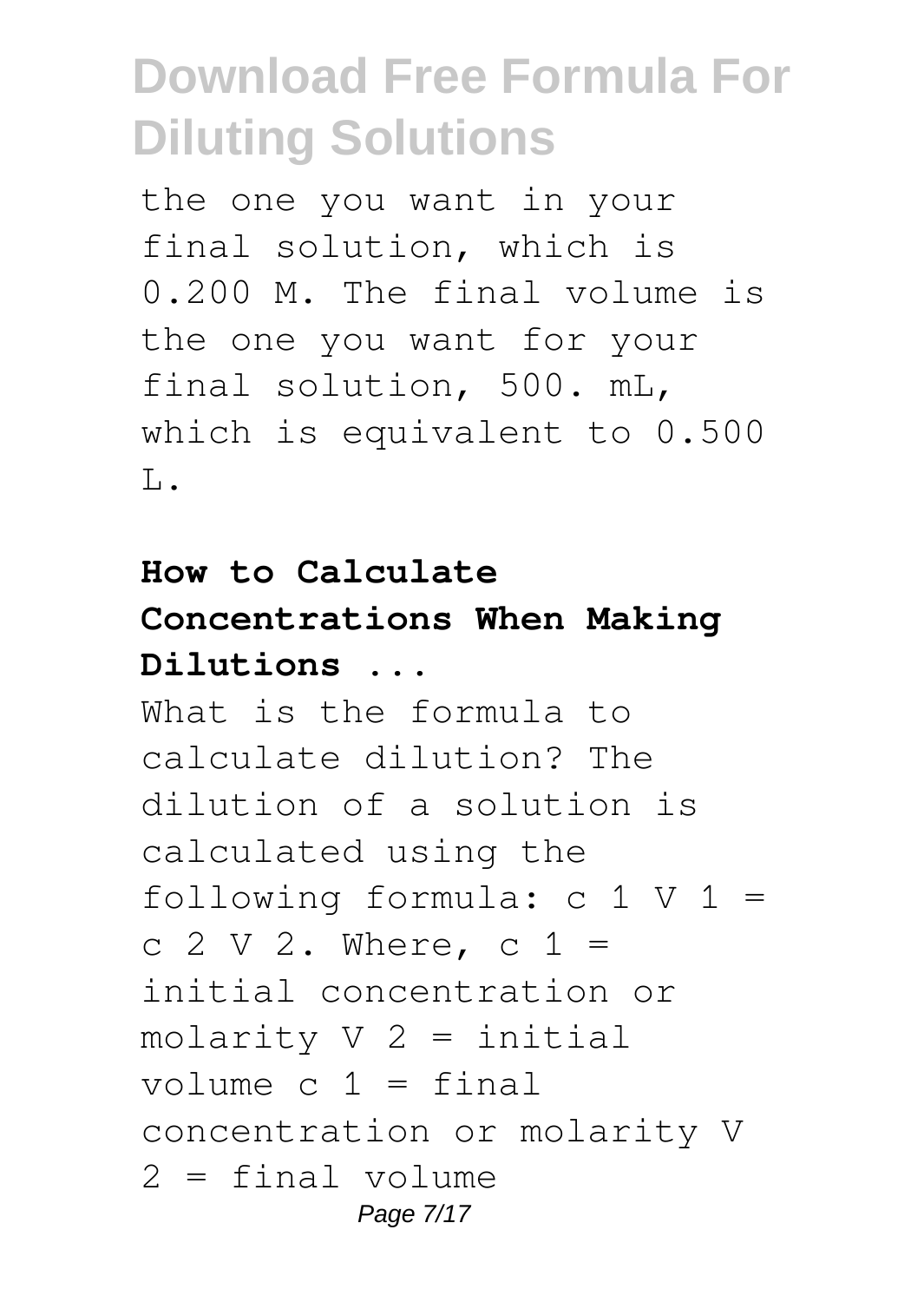### **Dilutions of Solutions Calculator**

Serial dilutions involve diluting a stock or standard solution multiple times in a row. Typically, the dilution factor remains constant for each dilution, resulting in an exponential decrease in concentration. For example, a ten-fold serial dilution could result in the following concentrations: 1 M, 0.1 M, 0.01 M, 0.001 M, and so on.

**Dilutions of Solutions | Introduction to Chemistry** Concentrated waters – such as rose water, peppermint water and chloroform water – Page 8/17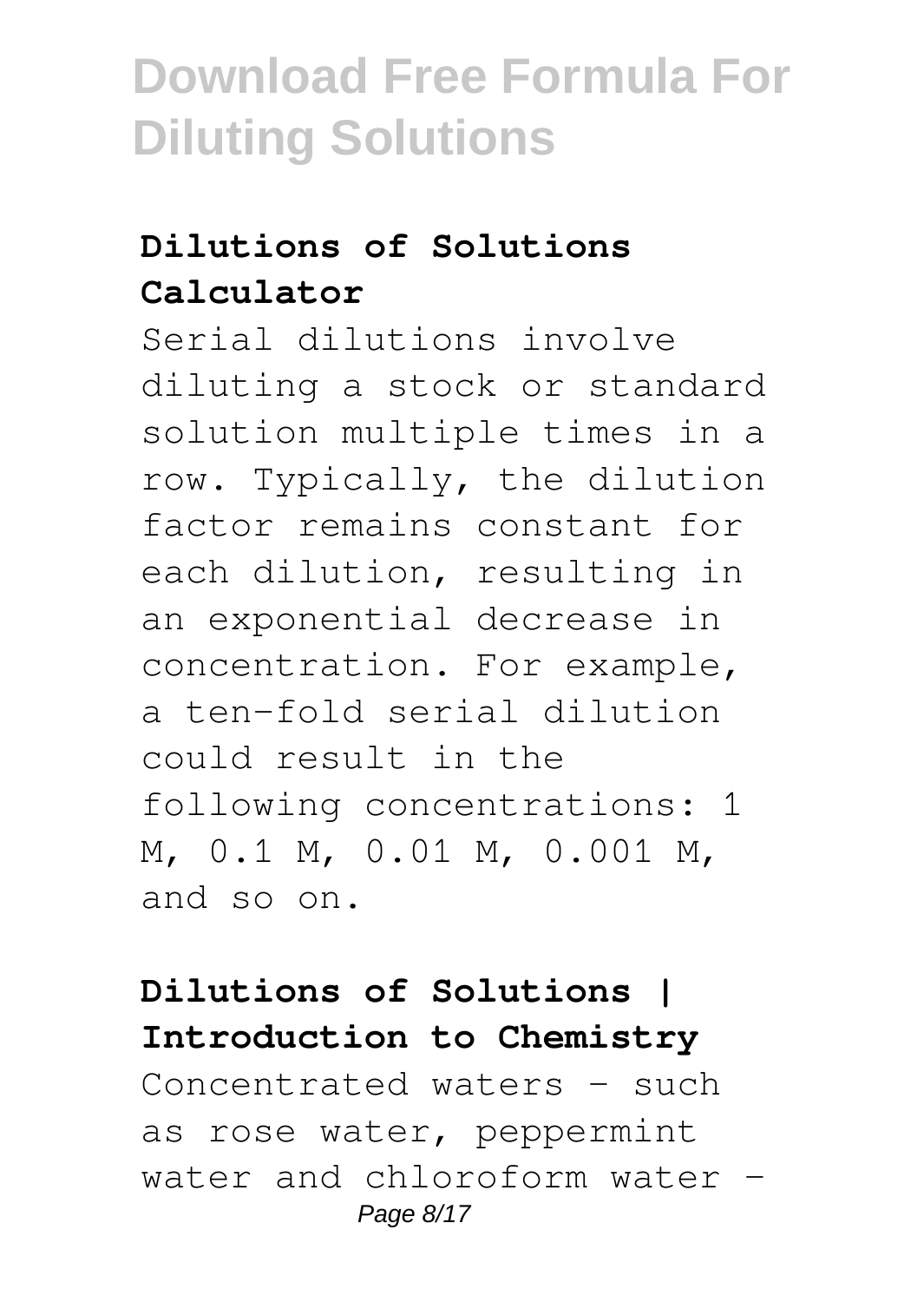are used to produce singlestrength solutions. For example – they are used to dilute in the ratio 1 part concentrated water to 39 parts water; to produces a single strength product, then, we take one part concentrate and dilute it to 40 parts water.

#### **Pharmacy Dilutions**

### **Calculations | Pharmacy Math Made Simple!**

The calculator uses the formula  $M 1 V 1 = M 2 V 2$ where "1" represents the concentrated conditions (i.e. stock solution Molarity and volume) and "2" represents the diluted conditions (i.e. desired Page 9/17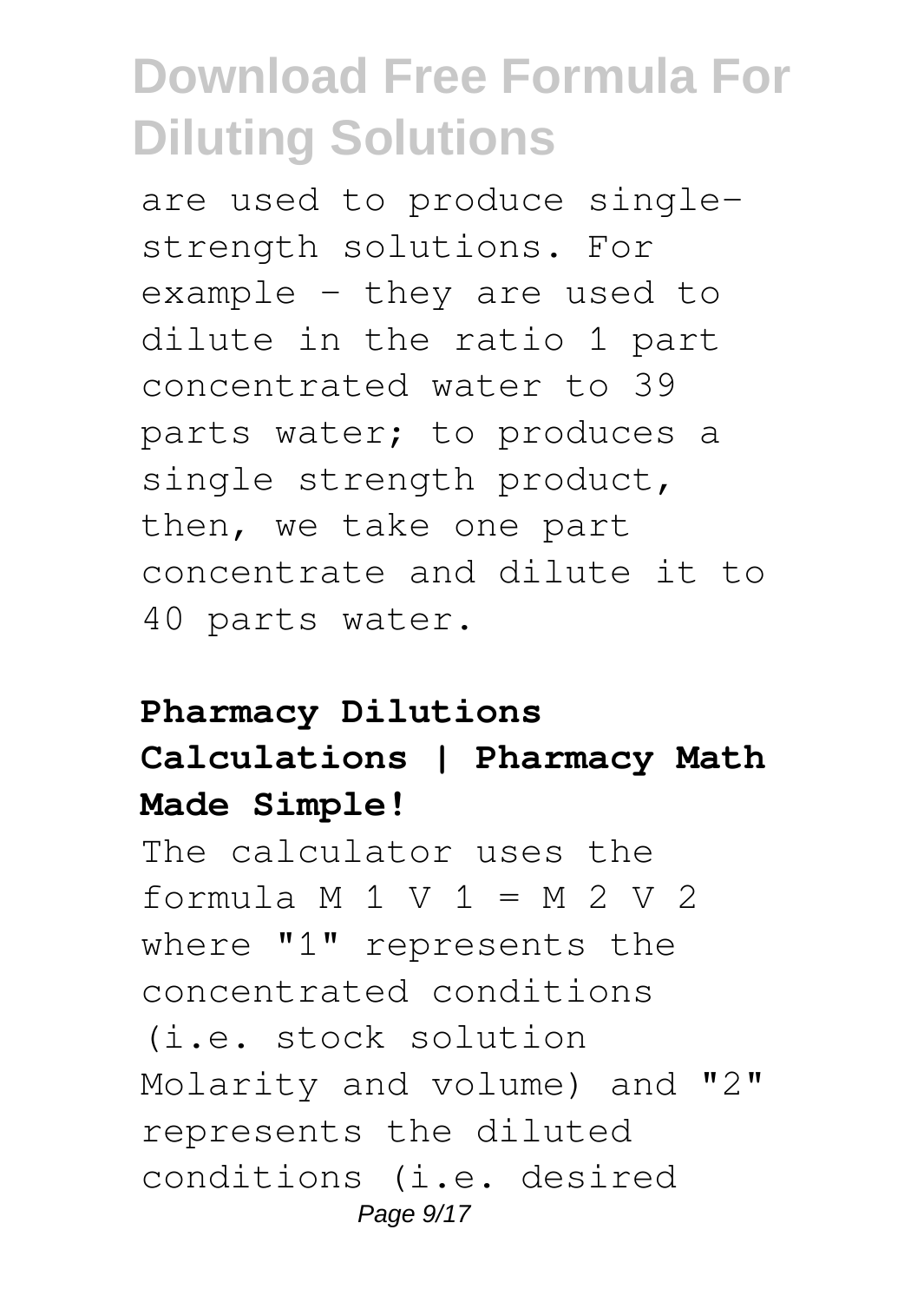volume and Molarity). To prepare a solution of specific Molarity based on mass, please use the Mass Molarity Calculator.

### **Solution Dilution Calculator | Sigma-Aldrich**

M dilution V dilution = M stock V stock. (1.0 M) (50  $ml$ ) =  $(2.0 \text{ M})$   $(x \text{ ml})$   $x =$  [  $(1.0 \text{ M})$   $(50 \text{ ml})$   $1/2.0 \text{ M}$ .  $x =$ 25 ml of stock solution. To make your solution, pour 25 ml of stock solution into a 50 ml volumetric flask. Dilute it with solvent to the 50 ml line.

### **Dilution Calculations From Stock Solutions in Chemistry** Amount of stock required = Page 10/17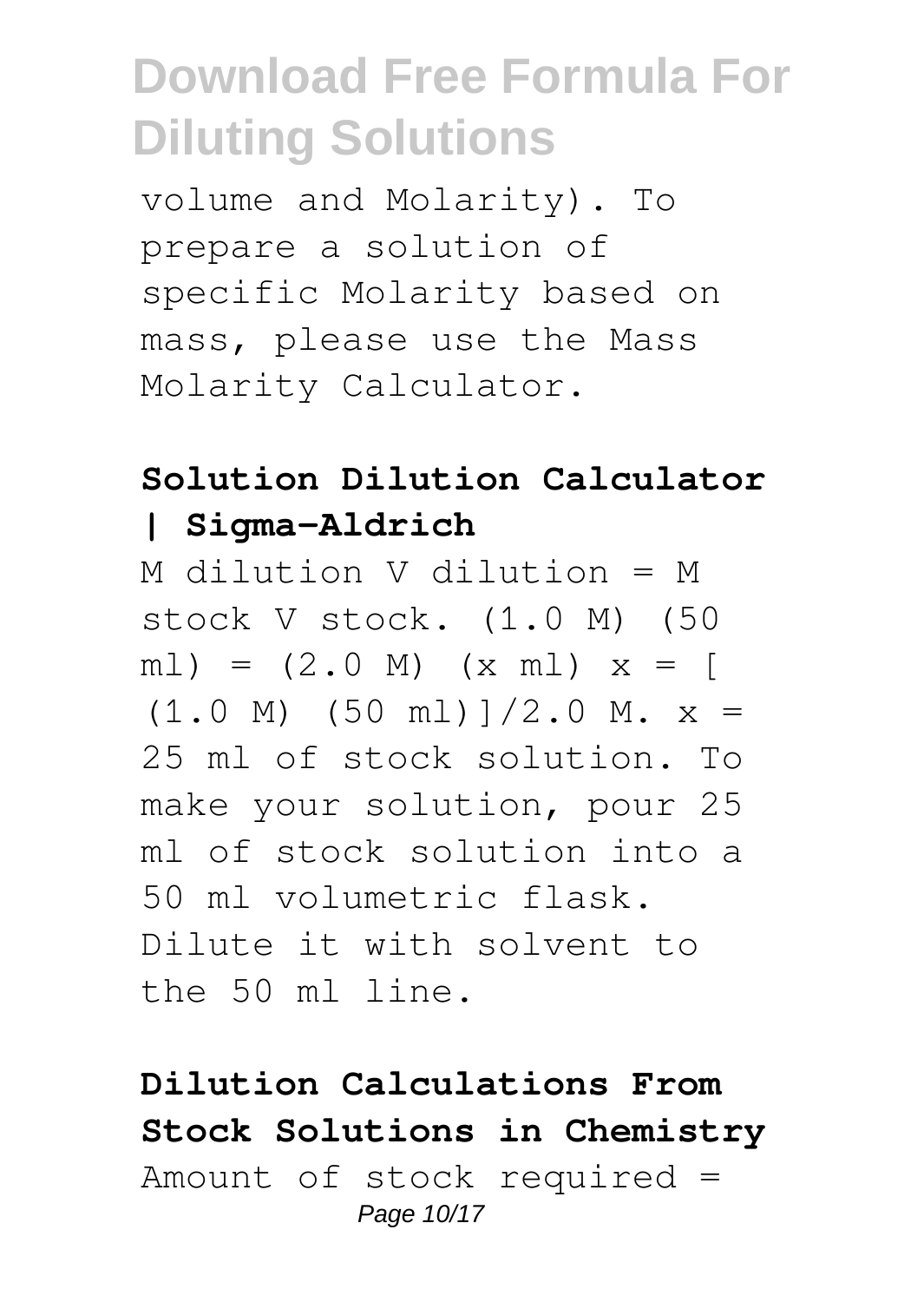Strength Required Stock Strength ×Volume Required =  $1/100$  2/100  $\times$  0.4 = 0.2litres = 200ml Water Required = Volume Required − Stock Required = 400 ml− 200  $ml = 200 ml$ ExercisesCalculate the amount of (i) stock solution required, and (ii) the water required to make the following solutions.

### **Dilution of solutions for nurses - mathcentre.ac.uk**

A formal solution is expressed regarding formula weight units per liter of solution. Parts per Million (ppm) and Parts per Billion (ppb) Used for extremely dilute solutions, these Page 11/17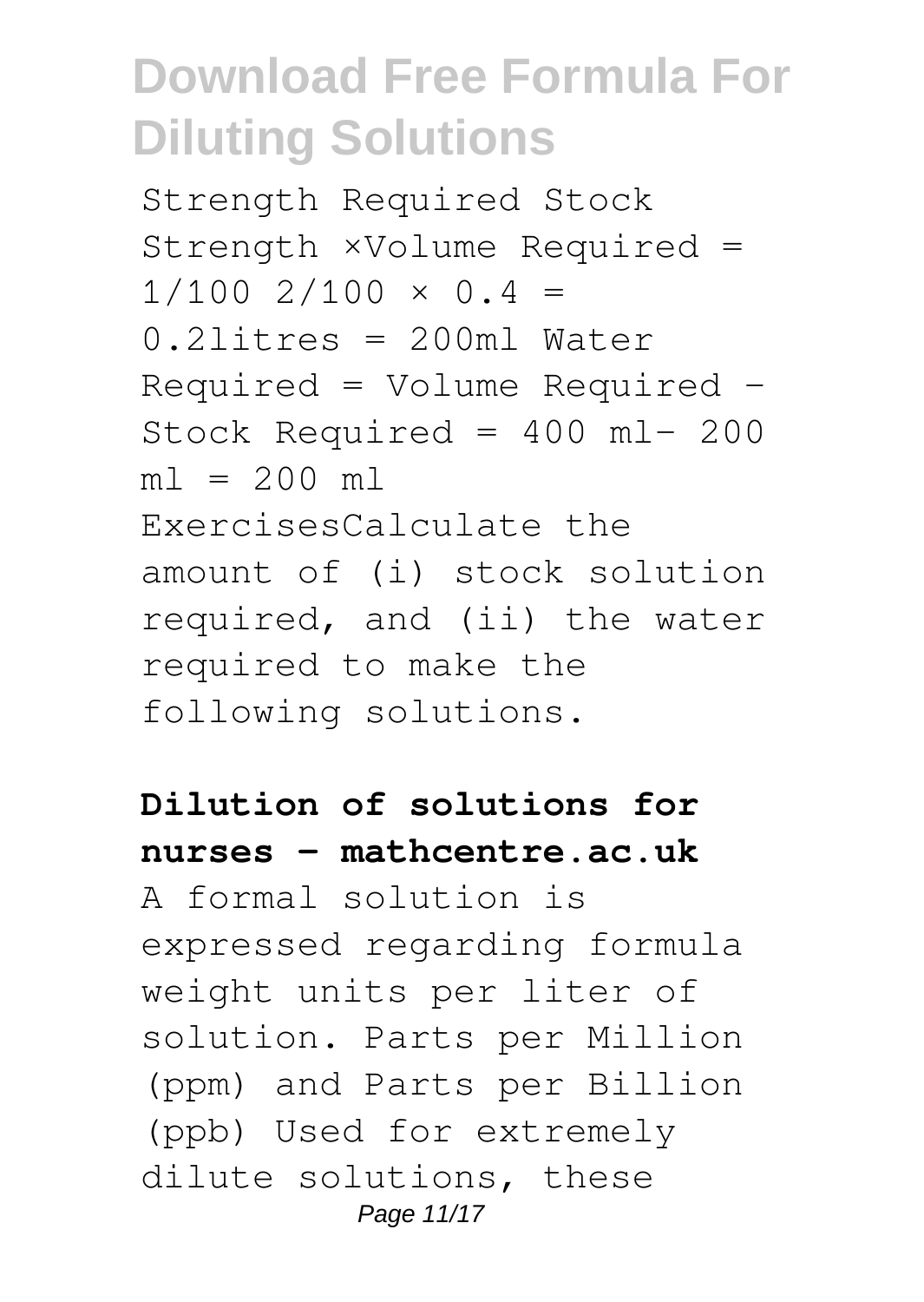units express the ratio of parts of solute per either 1 million parts of the solution or 1 billion parts of a solution.

### **Calculating Concentrations with Units and Dilutions**

The Formula for Dilution: In both the dilution and concentration processes, the amount of solute stays the same. As a result, this gives us a way to calculate what the new solution volume must be to get the desired concentration of the solute. From the definition of the molarity we know, molarity  $=$ .

#### **Dilution Formula:**

Page 12/17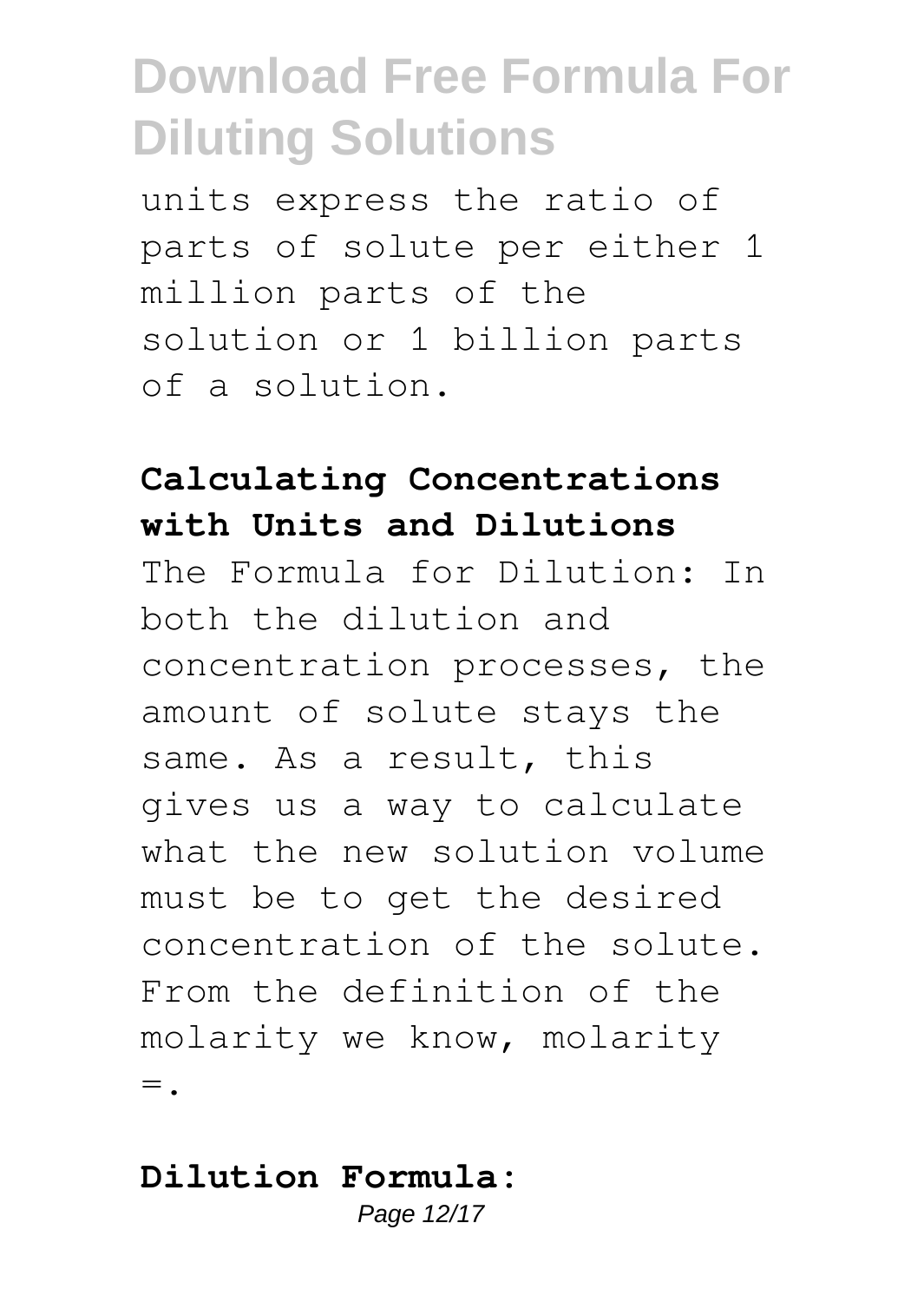### **Definition, Concepts and Examples**

where the subscripts "1" and "2" refer to the solution before and after the dilution, respectively. Since the dilution process does not change the amount of solute in the solution,n  $1 = n 2$ . Thus, these two equations may be set equal to one another:  $\Gamma_{\text{M}}$  1L 1=M 2L 2 $\Gamma$  This relation is commonly referred to as the dilution equation.

#### **4.5: Molarity and Dilutions - Chemistry LibreTexts**

Dilution (equation) c1 = initial concentration or molarity V1 = initial volume Page 13/17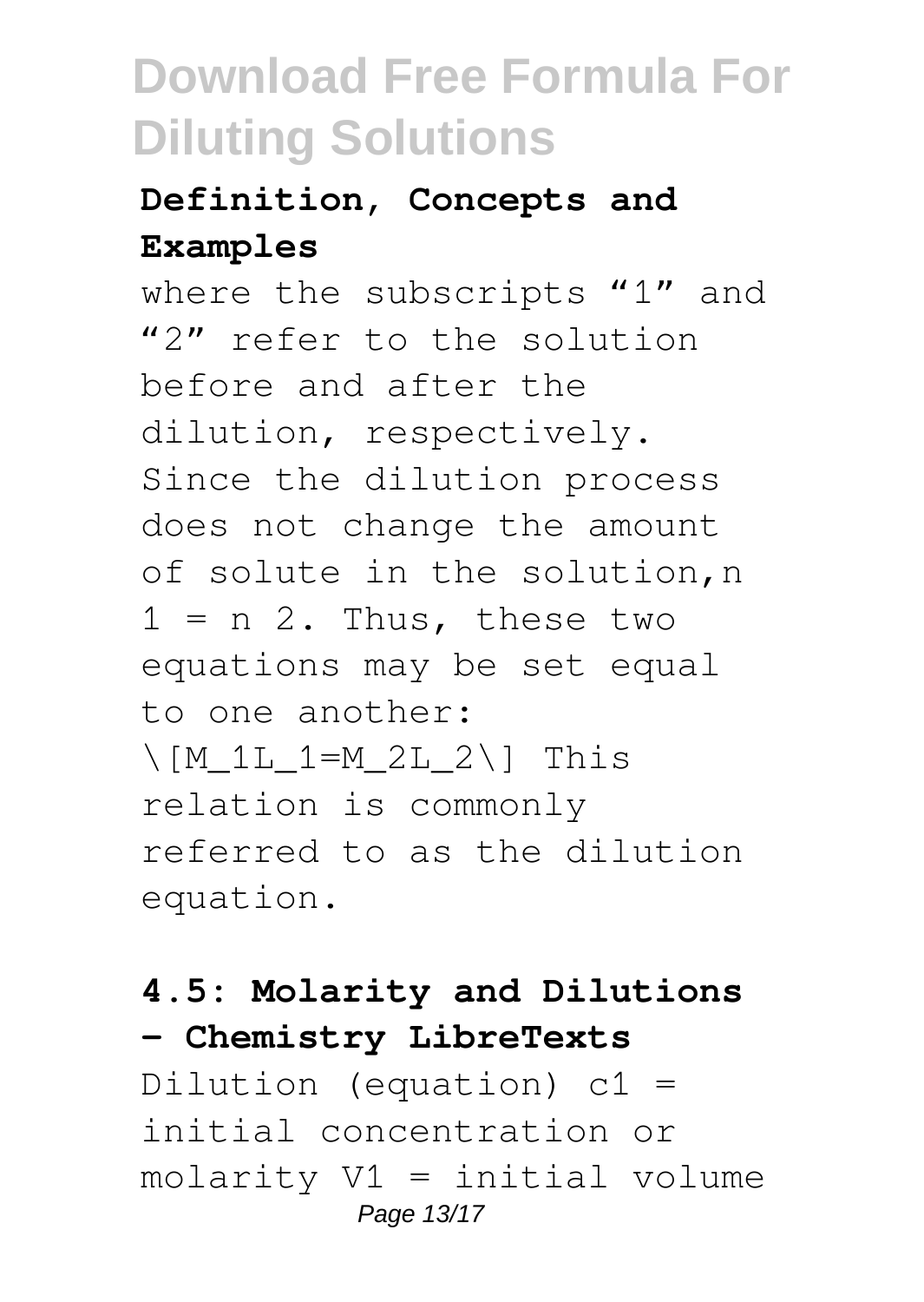c2 = final concentration or molarity V2 = final volume

### **Dilution (equation) - Wikipedia**

The formula for diluting these types of solutions is simple:

(volumeA)(concentrationA) = (volumeB)(concentrationB) Here are two examples using this formula: #1) You want to make 250 mL of a 0.20 mg/L phosphate solution from a stock solution of 5.0 mg/L.

#### **Dilution Solutions lagoonsonline.com**

The formula for a diluted shareholding of an existing shareholder (say A) can be Page 14/17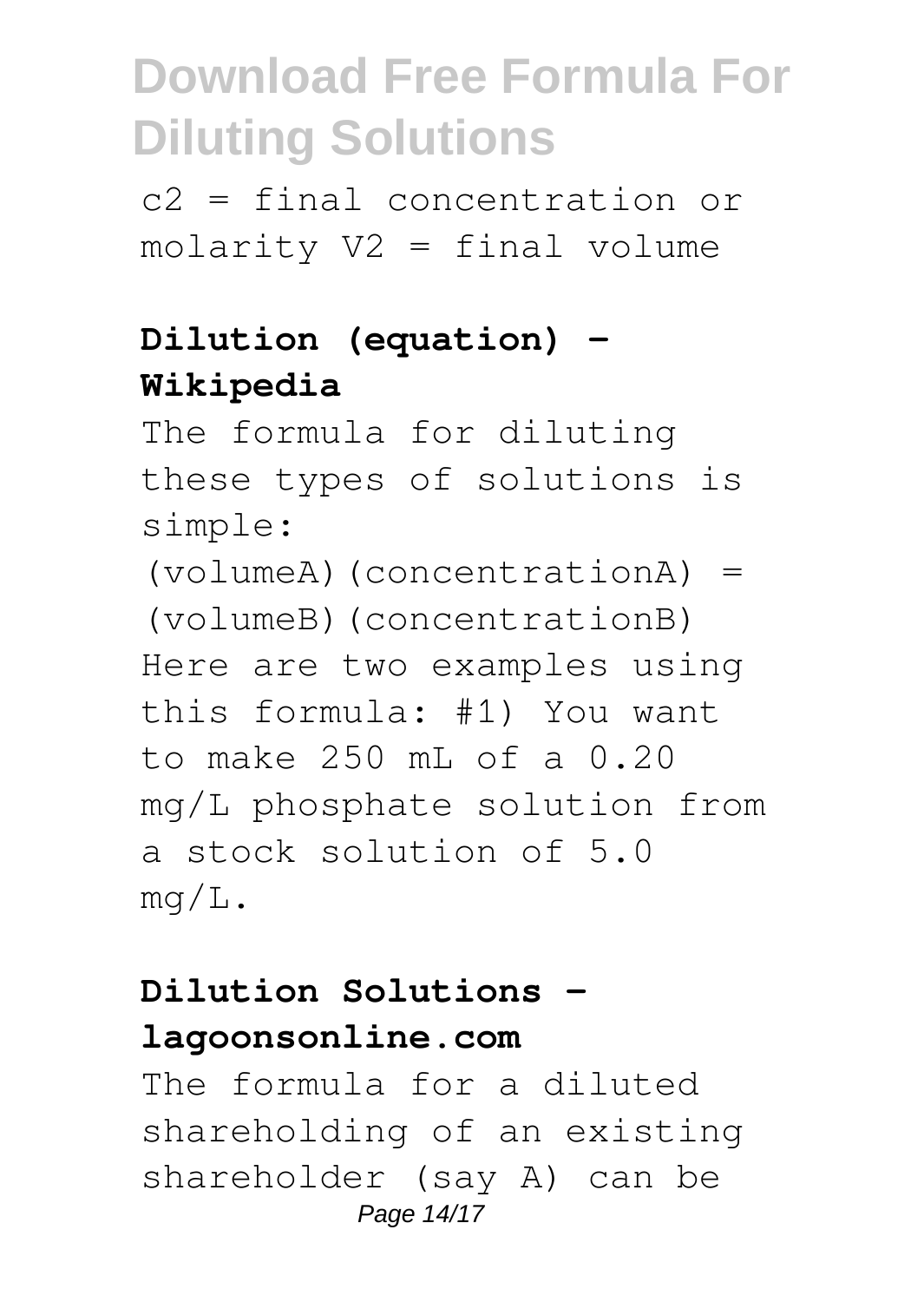expressed as a number of existing shares held by A divided by the sum of the total number of existing shares and the total number of new shares issued. Mathematically, it is represented as, Diluted Shareholding of  $A = NA / (NT)$ + NN)

### **Dilution Formula | Calculator (Examples with Excel Template)**

The Tocris dilution calculator is a useful tool which allows you to calculate how to dilute a stock solution of known concentration. Enter C 1, C 2 & V 2 to calculate V 1. The dilution calculator Page 15/17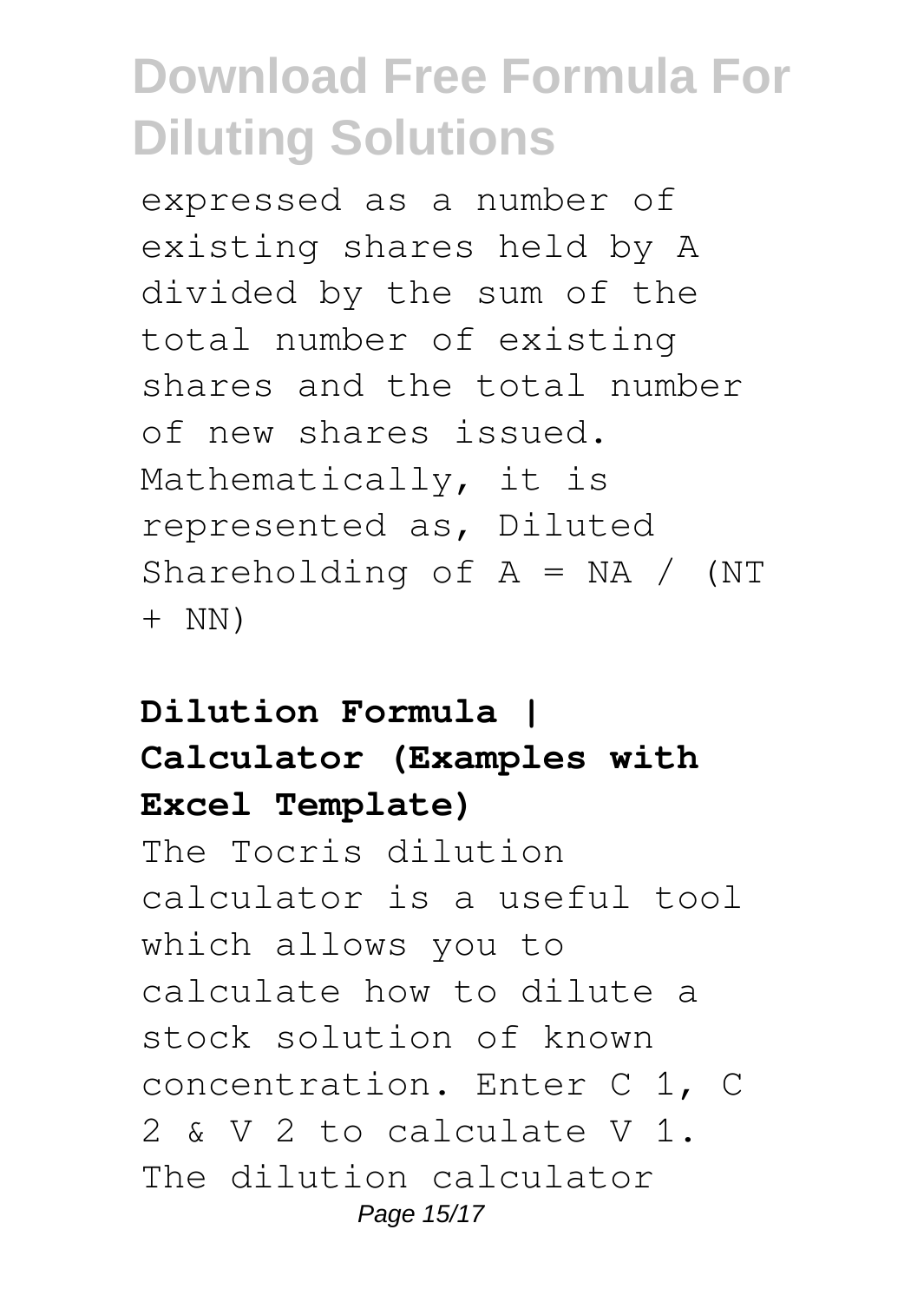equation The Tocris dilution calculator is based on the following equation:

### **Dilution Calculator | Tocris Bioscience**

As you may have noticed, the formula we just derived is the general formula for diluting a concentrated solution to a solution of lower concentration. Note that if you report the concentration of solution as 2 M, the uppercase M is often used to represent the unit (mol/L), which is the unit for concentration reported in Molarity.